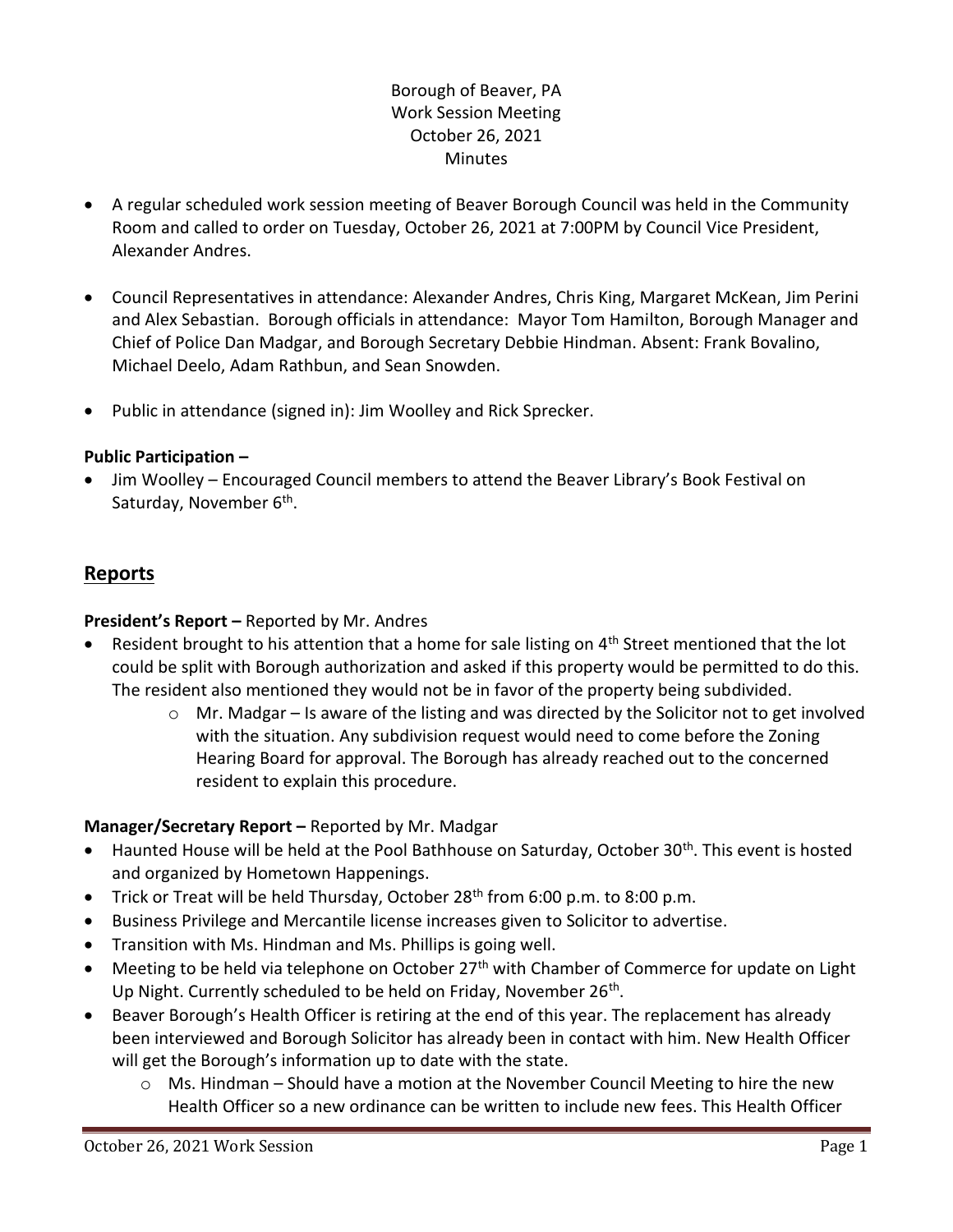will have more fees than the previous officer but he offers more services. After the replacement is hired, new fees will be added to the 2022 Fee Schedule.

- $\circ$  New fees that have been discussed include licenses for food trucks that come in for events. The Borough is assuming liability for the food trucks when operating within town and should be inspected.
- Upcoming motions at the November Council Meeting:
	- o Approve and advertise the 2022 Budget
	- o Approve and advertise an increase of millage to 30 mils
	- o Approve and advertise Business Privilege and Mercantile license fees
	- o Replace alternate and reappoint Zoning Hearing Board members
	- o Appoint new Health Officer effective for January 1, 2022
	- o Advertise new health ordinance
- Ms. McKean Asked for an update on Quay Park
	- o Mr. Madgar Met at Quay Park last week with Ms. Hindman, Mr. O'Leary, Mr. Martone and Mr. Schwartz to discuss potential ideas/layouts for the park. The location that was discussed would only need to remove one tree. The tree is partially dead and needs to be removed anyways. Mr. Schwartz will be putting together designs with this location and new layout. Mr. O'Leary indicated that Friends of Beaver Parks would be willing to split the cost with the Borough. Designs will be brought to Council for approval.
		- Ms. McKean Asked that the Elm tree not be removed in Quay Park.
	- $\circ$  Mr. Madgar Ideas that were discussed included a covered area for equipment to be delivered and public restrooms.
		- Ms. McKean Considering high maintenance of public restrooms, does not think that they should be included in drawings.
			- Mr. Madgar Will request new drawings to not include restrooms. Designs will need to be approved by Council.
- Mr. Andres Asked if the Chamber of Commerce would be doing anything for Small Business Saturday
	- o Mr. Madgar Will ask during the phone call with Chamber tomorrow.

**Mayor Hamilton** – No report

**Police Chief Madgar** – No report

**Fire Department –** No report

**Emergency Management Coordinator - No report** 

### **Engineer – Reported by Mayor Hamilton**

• Paving should begin within the next two weeks and will be done by Protech.